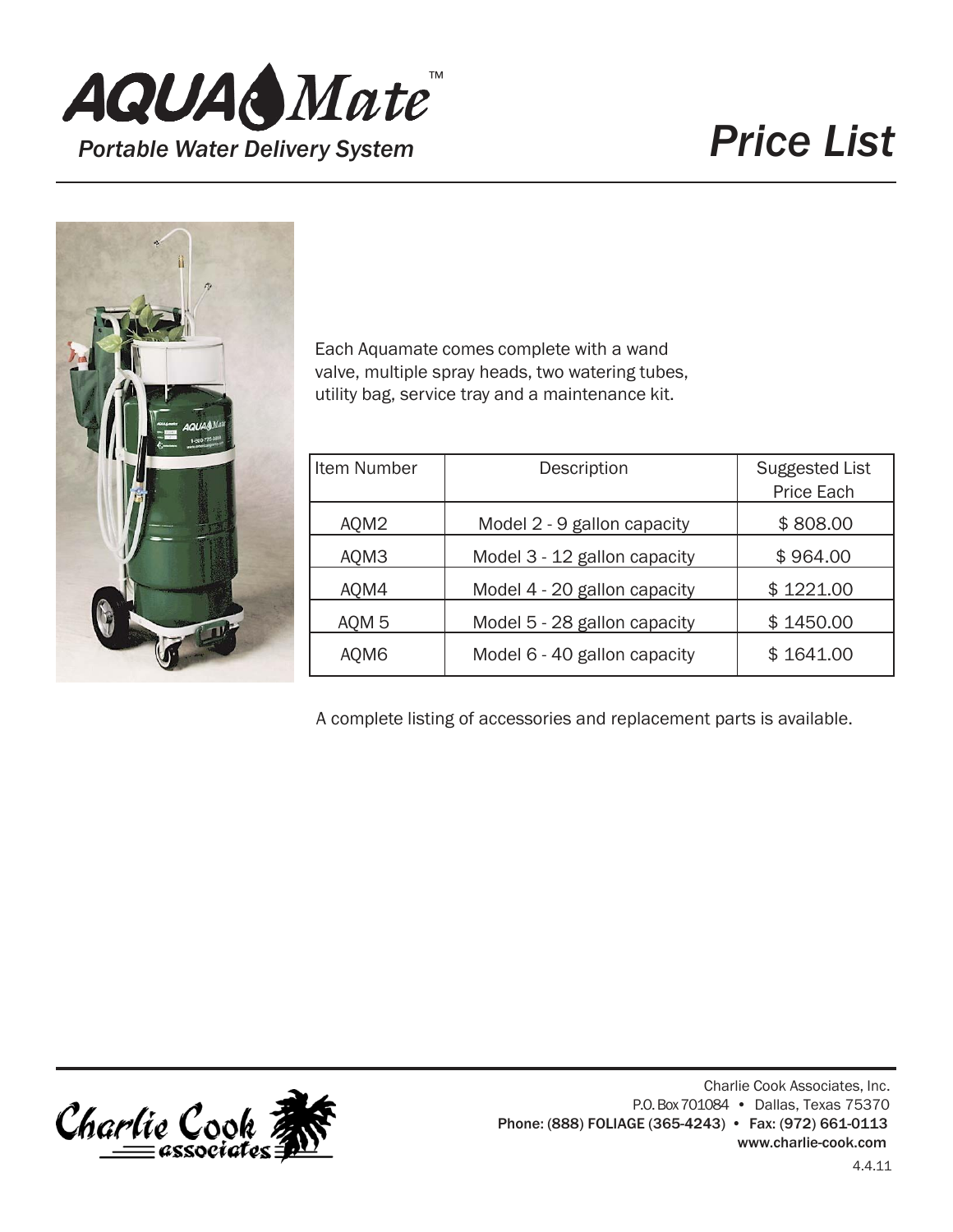

## *Portable Water Delivery System Accessories*



|                | <b>PART</b><br><b>NUMBER</b>                      | <b>DESCRIPTION</b>                                                 | <b>PRICE</b> |  |
|----------------|---------------------------------------------------|--------------------------------------------------------------------|--------------|--|
|                | <b>WAND VALVES</b>                                |                                                                    |              |  |
|                | <b>BLKSP</b>                                      | Premium wand valve                                                 | \$31.75      |  |
|                | <b>CWV</b>                                        | Chrome plated wand valve w/socket                                  | 31.75        |  |
| <b>CWVB</b>    |                                                   | Chrome plated wand valve body only                                 | 17.75        |  |
|                |                                                   |                                                                    |              |  |
|                |                                                   | <b>WAND TUBES - with Bubbler heads attached</b>                    |              |  |
|                | <b>SWT12</b>                                      | Standard 45° Wand Tube - 12"                                       | 20.65        |  |
|                | <b>SWT24</b>                                      | Standard 45° Wand Tube - 24"                                       | 23.70        |  |
| #8             | <b>SWT36</b>                                      | Standard 45° Wand Tube - 36"                                       | 26.75        |  |
|                | <b>SWT48</b>                                      | Standard 45° Wand Tube - 48"                                       | 29.75        |  |
|                | <b>SWT60</b>                                      | Standard 45° Wand Tube - 60"                                       | 32.75        |  |
| ≪⊟             | <b>BWT12</b>                                      | Basket 120° Wand Tube - 12"                                        | 20.65        |  |
|                | <b>BWT24</b>                                      | Basket 120° Wand Tube - 24"                                        | 23.70        |  |
|                | BWT36                                             | Basket 120° Wand Tube - 36"                                        | 26.75        |  |
|                | <b>BWT48</b>                                      | Basket 120° Wand Tube - 48"                                        | 29.75        |  |
|                | BWT60                                             | Basket 120° Wand Tube - 60"                                        | 32.75        |  |
| 10<br>¤⊟⊑      | STRWT24                                           | Straight Wand Tube - 24"                                           | 23.70        |  |
|                | EXT24                                             | Wand Tube Extension - 24"                                          | 23.70        |  |
| 门面<br>oc⊟      | EXT36                                             | Wand Tube Extension - 36"                                          | 26.75        |  |
|                | EXT48                                             | Wand Tube Extension - 48"                                          | 29.75        |  |
|                | <b>EXT60</b>                                      | Wand Tube Extension - 60"                                          | 32.75        |  |
|                | CWV12SWT                                          | Chrome Wand Valve w/ fixed 12" std wand tube                       | 53.40        |  |
|                | CWV24SWT                                          | Chrome Wand Valve w/ fixed 24" std wand tube                       | 54.85        |  |
|                | <b>UTILITY BAGS</b>                               |                                                                    |              |  |
|                | <b>UBSM</b>                                       | Green Utility Bag for AQM1-AQM3                                    | 41.00        |  |
|                | <b>UBLG</b>                                       | Green Utility Bag for AQM4-AQM6                                    | 48.70        |  |
|                | <b>SOLUTION INJECTORS &amp; FILTER CARTRIDGES</b> |                                                                    |              |  |
| <b>NAME OF</b> | <b>SI20</b>                                       | Solution Injector 20 oz. for AQM1-AQM3                             | 68.45        |  |
|                | <b>SI40</b>                                       | Solution Injector 40 oz. for AQM4-AQM6                             | 76.00        |  |
|                | <b>SI20C</b>                                      | Solution Injector 20 oz. Clear Sump for AQM1-AQM3                  | 68.45        |  |
|                | <b>SI40C</b>                                      | Solution Injector 40 oz. Clear Sump for AQM4-AQM6                  | 76.00        |  |
|                | PFR30-478                                         | Sediment filter for 20 oz. Solution Injector                       | 19.84        |  |
|                | PFR30                                             | Sediment filter for 40 oz. Solution Injector                       | 25.40        |  |
|                | 9314-077                                          | O-ring replacement for Solution Injector                           | 2.41         |  |
|                |                                                   | <b>HOSE EXTENSIONS - GHT to ball valve, connects to ball valve</b> |              |  |
|                | HEX10                                             | 10' Hose extension                                                 | 44.00        |  |
|                | HEX15                                             | 15' Hose extension                                                 | 51.60        |  |
|                | <b>HEX20</b>                                      | 20' Hose extension                                                 | 59.20        |  |
|                | PG100                                             | <b>Filling Gauge</b>                                               | 30.45        |  |



Charlie Cook Associates, Inc. P.O.Box701084 • Dallas, Texas 75370 Phone: (888) FOLIAGE (365-4243) • Fax: (972) 661-0113 [www.charlie-cook.com](http://www.charlie-cook.com/)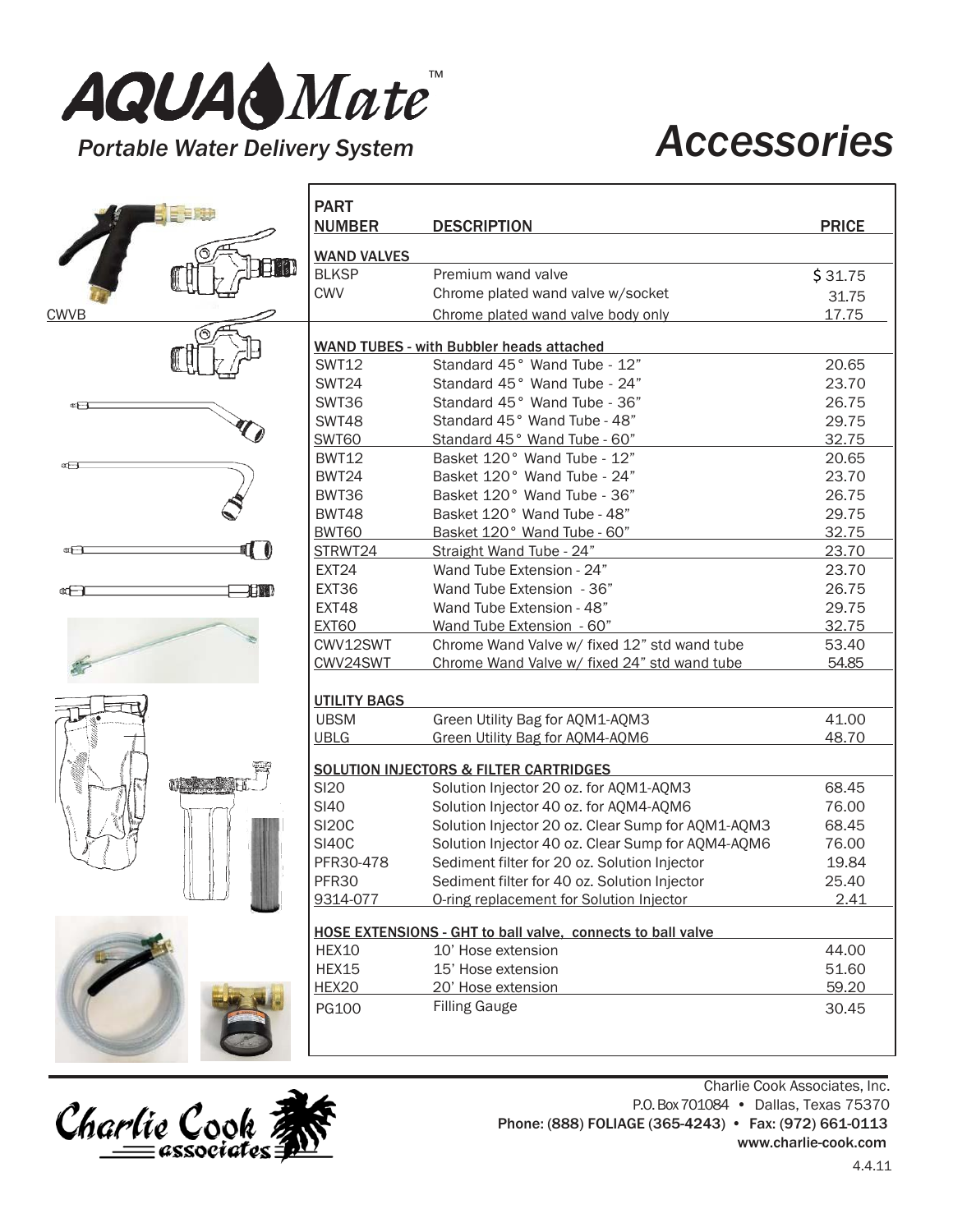

LIFT<br>HANDLE

### *Replacement Parts*

| <b>HANDLE</b><br>UPRIGHTS                                      | <b>PART</b>                                                                 |                                                    |              |  |  |
|----------------------------------------------------------------|-----------------------------------------------------------------------------|----------------------------------------------------|--------------|--|--|
| COLLAR<br>ASSEMBL                                              | <b>NUMBER</b>                                                               | <b>DESCRIPTION</b>                                 | <b>PRICE</b> |  |  |
| HOSE<br>HOOK<br><b>HANDLES &amp; FRAME ASSEMBLY</b>            |                                                                             |                                                    |              |  |  |
|                                                                | <b>HNDASM</b>                                                               | Handle upright assembly for AQM1-AQM3              | \$62.00      |  |  |
| TRAY                                                           | LH1                                                                         | Lift Handle on frame base for AQM1-AQM3            | 7.00         |  |  |
| TRAY<br>RACK                                                   | <b>3801 FRAME</b>                                                           | Frame assembly for AQM1-AQM3                       | 532.40       |  |  |
|                                                                | 3804 FRAME                                                                  | Frame assembly for AQM4                            | 608.00       |  |  |
|                                                                | 3805 FRAME                                                                  | Frame assembly for AQM5                            | 608.00       |  |  |
|                                                                | 3806 FRAME                                                                  | Frame assembly for AQM6                            | 608.00       |  |  |
| <b>TANK</b>                                                    | (Assembly includes wheels, casters, base, uprights, handles)                |                                                    |              |  |  |
|                                                                | 3801-0092                                                                   | <b>Collar Assembly</b>                             | 11.93        |  |  |
| FRAME<br>UPRIGHTS<br>LIFT<br><b>HANDLE</b>                     | 3801-0118                                                                   | Clear wand tube holder assembly for AQM4-AQM6      | 12.10        |  |  |
| H<br>FRAME<br><b>BASE</b>                                      |                                                                             |                                                    |              |  |  |
| WHEELS & CASTERS - Bolt packages are also available.<br>VHEELS |                                                                             |                                                    |              |  |  |
|                                                                | WHL8                                                                        | 8" Wheel for AQM1-AQM3                             | 13.00        |  |  |
|                                                                | WHL10                                                                       | 10" Wheel for AQM4                                 | 19.80        |  |  |
| CASTERS                                                        | WHL12                                                                       | 12" Wheel for AQM5-AQM6                            | 28.90        |  |  |
|                                                                | CST4                                                                        | 4" Caster for AQM1-AQM3                            | 17.60        |  |  |
|                                                                | CST <sub>5</sub>                                                            | 5" Caster for AQM4-AQM5                            | 21.30        |  |  |
|                                                                | CST <sub>6</sub>                                                            | 6" Caster for AQM6                                 | 28.90        |  |  |
|                                                                | LCST4                                                                       | 4" Locking Caster for AQM1-AQM3                    | 19.15        |  |  |
|                                                                | LCST5                                                                       | 5" Locking Caster for AQM4-AQM5                    | 22.80        |  |  |
|                                                                | HC1                                                                         | Hub Cap for AQM1-AQM3                              | 0.86         |  |  |
|                                                                | <b>TRAYS &amp; RACKS</b>                                                    |                                                    |              |  |  |
|                                                                | <b>RDTRAY</b>                                                               | Round Tray with lid for AQM1-AQM3                  | 16.05        |  |  |
|                                                                | <b>SQTRAY</b>                                                               | Square Tray with lid for AQM4-AQM6                 | 16.05        |  |  |
|                                                                | <b>RDRACK</b>                                                               | Round Tray Rack for AQM1-AQM3                      | 21.40        |  |  |
|                                                                | <b>SORACK</b>                                                               | Square Tray Rack for AQM4-AQM6                     | 27.45        |  |  |
|                                                                | <b>HOSE REPLACEMENTS - Hose barb to ball valve, connects to tank bottom</b> |                                                    |              |  |  |
|                                                                | <b>HRP12</b>                                                                | 12' Hose replacement                               | 47.15        |  |  |
|                                                                | <b>HRP15</b>                                                                | 15' Hose replacement                               | 51.60        |  |  |
|                                                                | <b>HRP18</b>                                                                | 18' Hose replacement                               | 56.20        |  |  |
|                                                                |                                                                             |                                                    |              |  |  |
|                                                                | <b>NOZZLES</b>                                                              |                                                    |              |  |  |
|                                                                | NK <sub>5</sub>                                                             | Nozzle Package includes one each:                  | 22.90        |  |  |
|                                                                |                                                                             | Bubbler Head, Spray Head, Mist Head,               |              |  |  |
|                                                                |                                                                             | Threaded Faucet Adapter and Slip-on Faucet Adapter |              |  |  |
|                                                                | <b>BUBHD</b>                                                                | <b>Bubbler Head</b>                                | 5.65         |  |  |
|                                                                | <b>SPRHD</b>                                                                | Spray Head                                         | 5.65         |  |  |
|                                                                | <b>MSTHD</b>                                                                | Mist Head                                          | 5.65         |  |  |
|                                                                | <b>THFA</b>                                                                 | <b>Threaded Faucet Adapter</b>                     | 5.65         |  |  |
|                                                                | <b>SLFA</b>                                                                 | Slip Faucet Adapter                                | 5.65         |  |  |
|                                                                |                                                                             |                                                    |              |  |  |



Charlie Cook Associates, Inc.

P.O.Box701084 • Dallas, Texas 75370 Phone: (888) FOLIAGE (365-4243) • Fax: (972) 661-0113 [www.charlie-cook.com](http://www.charlie-cook.com/)